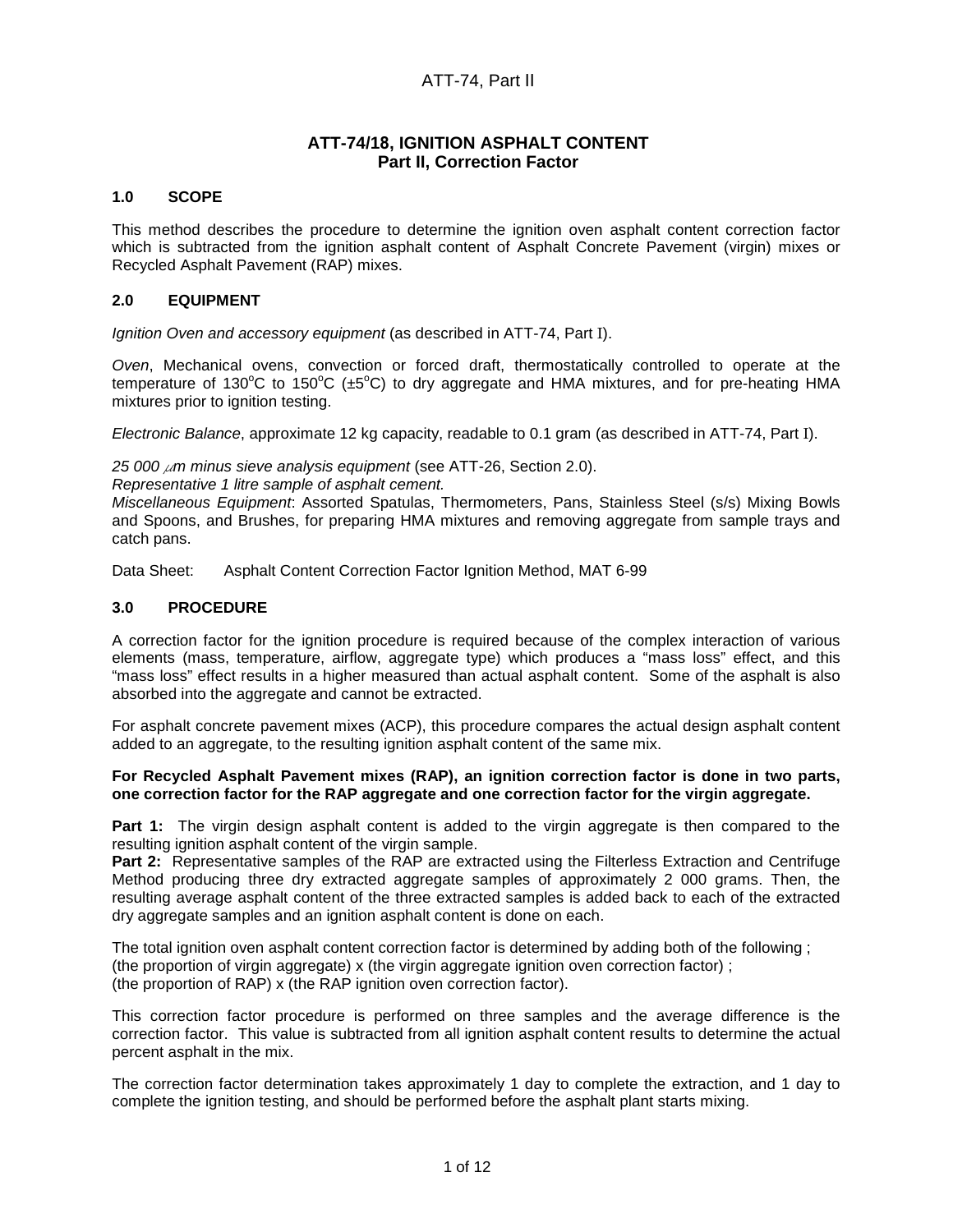## **3.1 SAMPLE PREPARATION**

- 1. Obtain a representative 1 litre sample of the asphalt cement from the asphalt delivery tanks as outlined in ATT-42, SAMPLING ASPHALT.
- 2. Place the asphalt cement sample in the oven at a temperature of  $140^{\circ}C \pm 5^{\circ}C$ .
- 3. Label and tare 3 hot stainless steel mixing bowls with hot stainless steel spoons (at 130°C  $\pm$  5°C), and record the bowl numbers and weights on line "B" of the data sheet MAT 6-99 as shown in Figure 2 for ACP and for RAP mixes (RAP requires both a virgin and RAP correction factor for a total of 6 samples).

Proceed to Section 3.1.1 for split stockpiles or to Section 3.1.2 for single stockpiled aggregates.

## **3.1.1 Virgin Aggregate Split Stockpiles**

- 1. Obtain a sample of approximately 10 kg from each aggregate stockpile ; E.g. 10 kg of coarse, 10 kg of natural fines, 10 kg of manufactured fines, and 10 kg of blend sand, as directed in ATT-38, SAMPLING, Gravel and Sand.
- 2. Oven dry each sample to a constant weight (the aggregate temperature must not exceed  $150^{\circ}$ C). The aggregate **MUST NOT** be dried on the stove burner, as this will affect the correction factor value.
- 3. Cool the coarse aggregate, then separate it by sieving on the 5 000 µm sieve.
- 4. Place each aggregate portion (coarse +5 000, coarse -5 000, natural fines, manufactured fines, blend sand, etc.) in separate pans. Mix each aggregate sample thoroughly.
- 5. Obtain the Mix Design aggregate proportions for the job and the design % passing the 5000 µm sieve of the coarse aggregate.

For recycled asphalt concrete mixes, use the virgin aggregate proportions.

6. Calculate the weight of dry aggregate required to fabricate a combined 2000 g sample using the formulas:

*Required Dry Wt. of Coarse +5 000 µm Aggregate =* 

**2000 x % Coarse Split x (100% - Design % Passing 5 000** *µ***m Coarse Aggregate)**

**100% x 100%**

*Required Dry Wt. of Coarse -5 000 µm Aggregate =* 

**2000 x % Coarse Split x (Design % Passing 5 000** *µ***m Coarse Aggregate)**

**100% x 100%**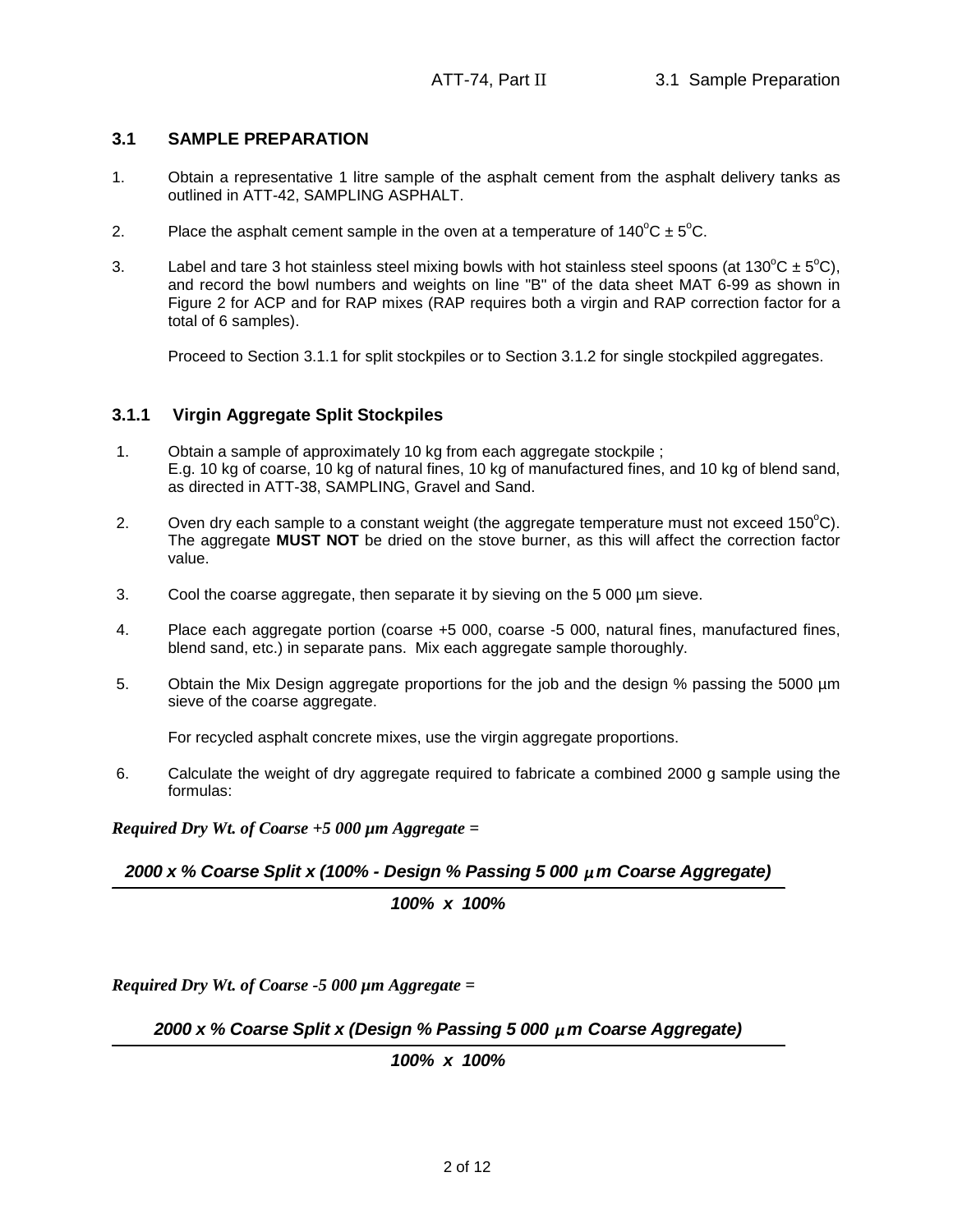**100% Required Dry Wt. of Natural Fines = 2000 x % Natural Fines**

**Required Dry Wt. of Manufactured Fines =** 

**2000 x % Manufactured Fines**

**100%**

**2000 x % Blend Sand 100% Required Dry Wt. of Blend Sand =** 

A typical example of the calculations is shown in Figure 1 below.

|    | <b>AGGREGATE TYPE</b>             |            |      | <b>COARSE</b> | <b>NATURAL</b><br><b>FINES</b>      | <b>MANUF.</b><br><b>FINES</b> | <b>BLEND</b><br><b>SAND</b> |
|----|-----------------------------------|------------|------|---------------|-------------------------------------|-------------------------------|-----------------------------|
| Α. | Design % passing 5000µm sieve     |            | %    | 45            |                                     |                               |                             |
| В. | Design % retained on 5000um sieve | $100-A$    | $\%$ | 55            |                                     |                               |                             |
| C. | Design % Split                    |            | %    | 50            | 25                                  | 15                            | 10                          |
| D. | Required Dry Wt. of Aggregate     | 2000 C/100 | g.   | 1000          | 500                                 | 300                           | 200                         |
| Ε. | Required Dry Wt. of +5000um Agg.  | DB/100     | g.   | 550*          |                                     |                               |                             |
| F. | Required Dry Wt. of -5000um Agg.  | DA/100     | g.   | 450*          |                                     |                               |                             |
|    |                                   |            |      |               | * Weigh and combine flagged amounts |                               |                             |

FIGURE 1

- 7. Fabricate one combined aggregate sample, for a wash sieve analysis, using the dry weight of +5000  $\mu$ m and -5000  $\mu$ m of coarse aggregate, natural fines, manufactured fines and blend sand as calculated above in step 6. Scoop the calculated weights into a tared drying pan.
- 8. Oven dry the fabricated sample to a constant dry weight, then perform a wash sieve analysis as outlined in "ATT-26, SIEVE ANALYSIS 25 000 minus" on the dry sample. If the gradation is within the Marshall Design limits, record the sieve analysis result in the lower portion of data sheet MAT 6-99, and then proceed with step 9 below. If the sample grading is outside the limits, investigate the reason for the discrepancy, fabricate a new sample and perform a sieve analysis on the new sample.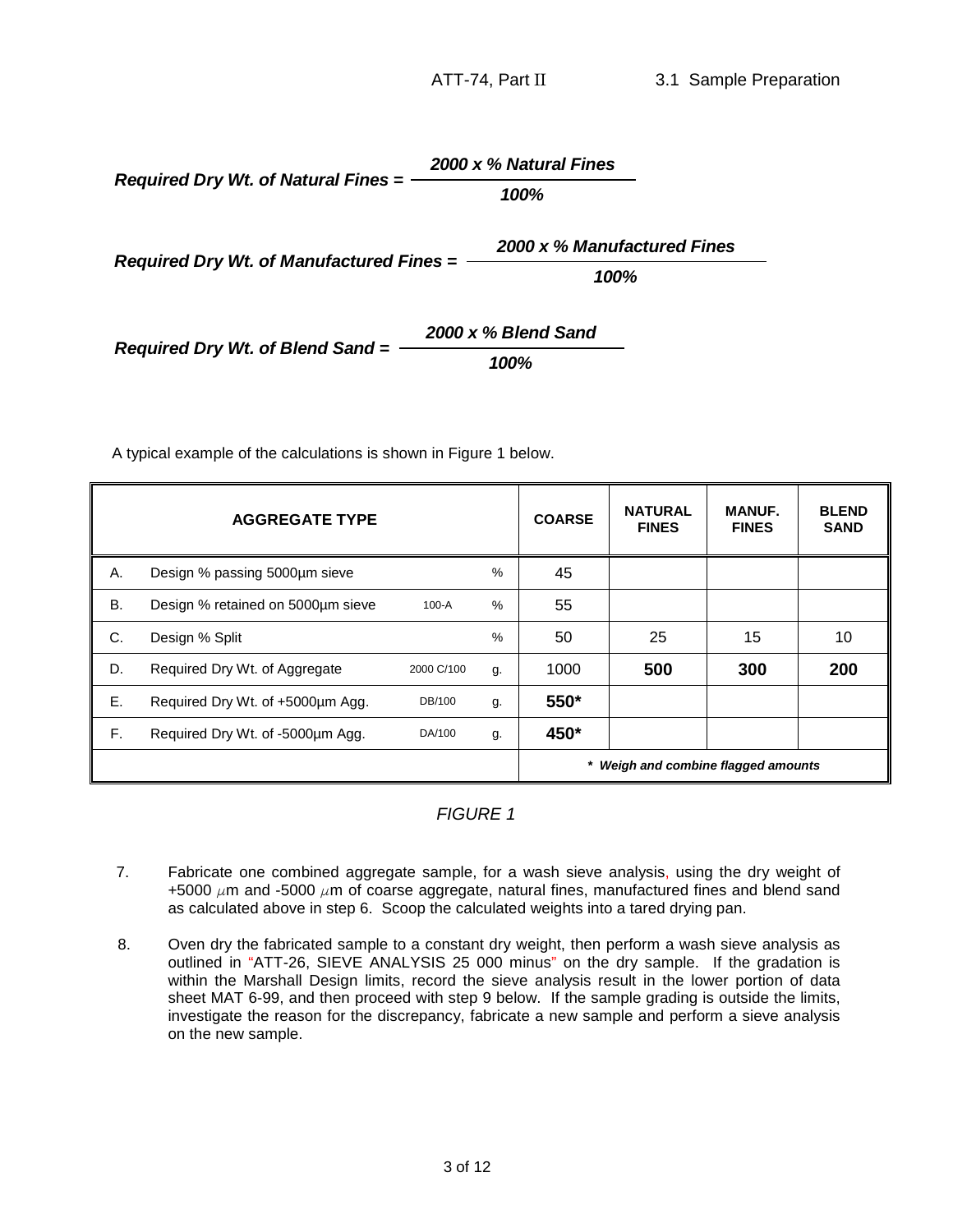- 9. Fabricate 3 combined aggregate samples using the dry weight of +5 000  $\mu$ m and -5 000  $\mu$ m coarse aggregate, natural fines, manufactured fines and blend sand calculated in step 6. Scoop the calculated weight of each size into the 3 tared pans, to get three combined aggregate samples of 2000 g each.
- 10. Oven dry each sample to a constant weight to ensure **all** water is removed from the fabricated samples (the aggregate temperature must not exceed 150°C). Aggregate **MUST NOT** be dried on the stove burner, as this will affect the correction factor value.
- 11. After oven drying each fabricated sample to a constant weight, pour each sample into one of the previously heated, and tared, s/s mixing bowls. Keep all 3 fabricated samples in the mixing bowls, with the mixing spoons, in the oven at  $140^{\circ}$ C, until you are ready to add the asphalt. Proceed to Section 3.2 or 3.3.

# **3.1.2 Single Stockpiles**

If the aggregate was not split (e.g. Designation 2 aggregate):

- 1. Obtain a representative sample of approximately 20 kg of the "single stockpiled" aggregate as directed in "ATT-38, SAMPLING, Gravel and Sand".
- 2. Oven dry each sample to a constant weight to ensure **all** water is removed from the fabricated samples (the aggregate temperature must not exceed 150°C). The aggregate MUST NOT be dried on the stove burner, as this will affect the correction factor value.
- 3. Cool the aggregate and separate it on the 5 000  $\mu$ m sieve.
- 4. Obtain the Mix Design %passing the 5 000  $\mu$ m sieve of the unsplit aggregate.
- 5. Calculate the weight of dry aggregate required to fabricate a combined 2000 g sample using the formulas:

 $Required Dry Wt. of +5 000<sub>\mu</sub> m Aggregate =$ **2000 x (100 - Design % passing 5 000 µm sieve) 100%**

Required Dry Wt. of  $-5000 \mu$  m Aggregate = **2000 x (Design % passing 5 000 µm sieve) 100%**

- 6. Fabricate 3 combined aggregate samples, using the dry weight of +5 000  $\mu$ m and -5 000  $\mu$ m aggregate as calculated in step 5 above.
- 7. Repeat steps 7 to 11 of Section 3.1.1.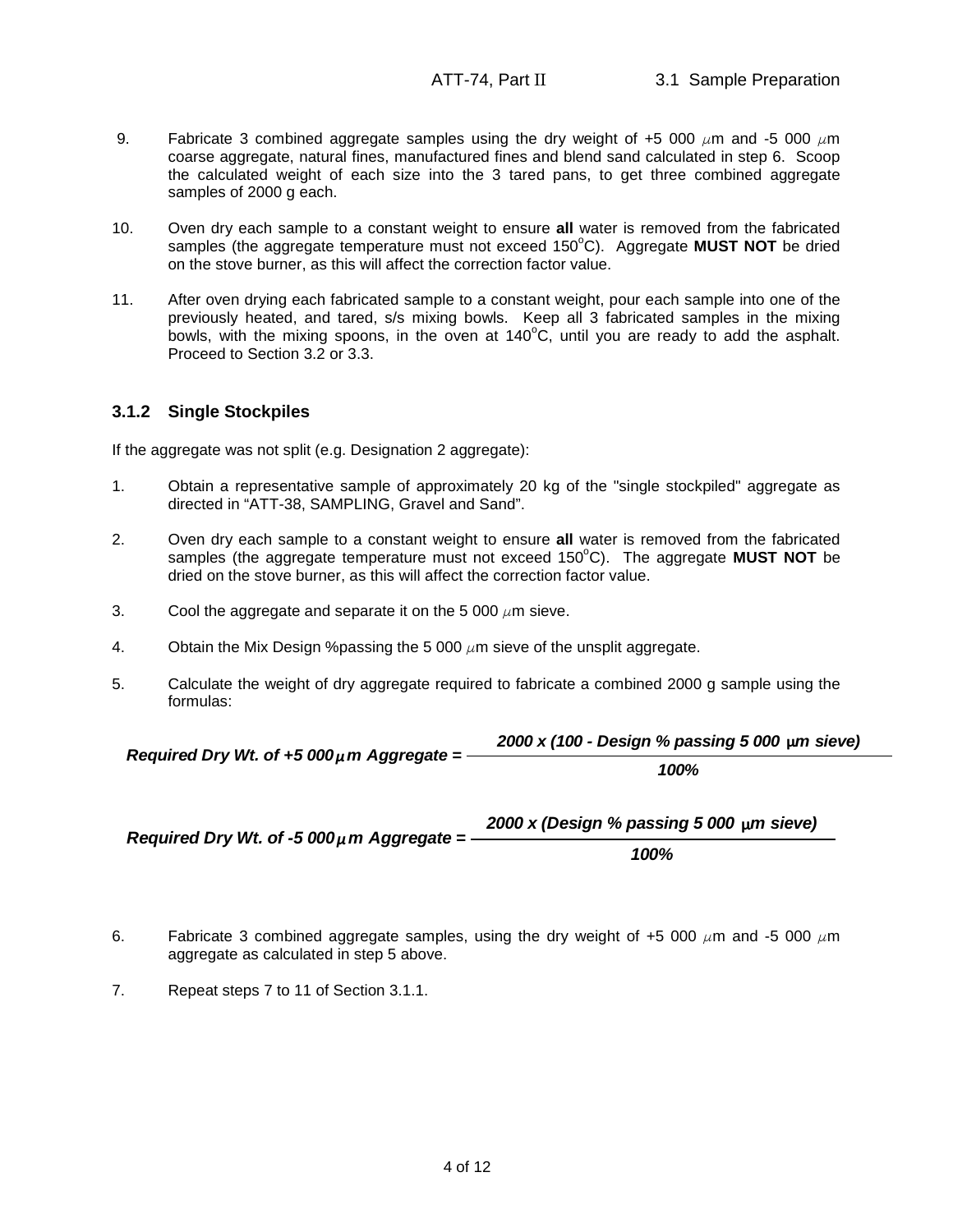## **3.2 VIRGIN ACP MIXES and RACP VIRGIN MIX PORTION**

#### **3.2.1 Actual Asphalt Content**

**NOTE: A separate correction factor must also be done on any RAP portion of the mix design, separately from the virgin aggregate correction factor.**

- 1. Remove the s/s mixing bowl containing the  $140^{\circ}$ C dry aggregate from the oven and form a crater in the aggregate into which asphalt can be poured.
- 2. Weigh the numbered mixing bowl containing the dry aggregate and s/s mixing spoon. Record as "Wt. of Dry Aggregate + Basin + Spoon" (line "A"), in the same column as the corresponding "Basin No." with "Tare of Basin + Spoon" as shown in Figure 2 (MAT 6-99). Leave the basin, spoon and aggregate on the scale. Use of a heat shield is recommended, such as a ceramic tile, to prevent damage to the electronic balance. Review and follow the electronic balance manufacturer's operator's manual recommendations for weighing hot objects.
- 3. Determine the "Weight of Dry Aggregate" (line "C") as follows: line "C" = line "A" line "B"

# **Wt. of Dry Agg = (Wt. of Dry Agg + Basin + Spoon) - (Tare of Basin + Spoon)**

4. Record the "Target Asphalt Content" on line "D".

For recycled asphalt concrete mixes, use the virgin asphalt content.

5. Calculate the "Weight of Asphalt Required" to be added to the aggregate (line "E") using the formula: line " $E$ " = (line "C" x line "D") / 100

**100% Wt. of Asphalt Req'd (g) = (Wt. of Dry Agg.) x (Target % Asphalt Content)**

6. Determine the "Required Weight of Basin + Spoon + Dry Aggregate + Asphalt" (line "F") as follows: line " $F$ " = line " $A$ " + line " $E$ "

## **Line "F" = (Wt. of Asphalt Required) + (Wt. of Dry Aggregate + Basin + Spoon)**

- 7. Pour hot asphalt into the crater you formed in the dry aggregate. If more asphalt is added than required, take an actual scale reading and record on line "G" as "Actual Wt. of Basin + Spoon + Dry Aggregate + Asphalt".
- 8. Calculate the "Weight of Asphalt Added" (line "H") as follows: line "H" = line "G" line "A"

**= (Actual Wt. of Basin + Spoon + Dry Agg. + Asphalt) - (Wt. of Dry Agg. + Basin + Spoon)**

9. Calculate the "Actual Asphalt Content" (line "I") of the mix sample using the formula:

Actual Asphalt Content (%) = 
$$
\frac{Wt. \text{ of Asphalt added}}{Wt. \text{ of Dry Aggregate}} \times 100
$$

10. Remove the basin from the scale and use the mixing spoon to mix the aggregate and asphalt until all the aggregate is uniformly coated. Make sure no mix is lost during the mixing process, as this will cause inaccurate results.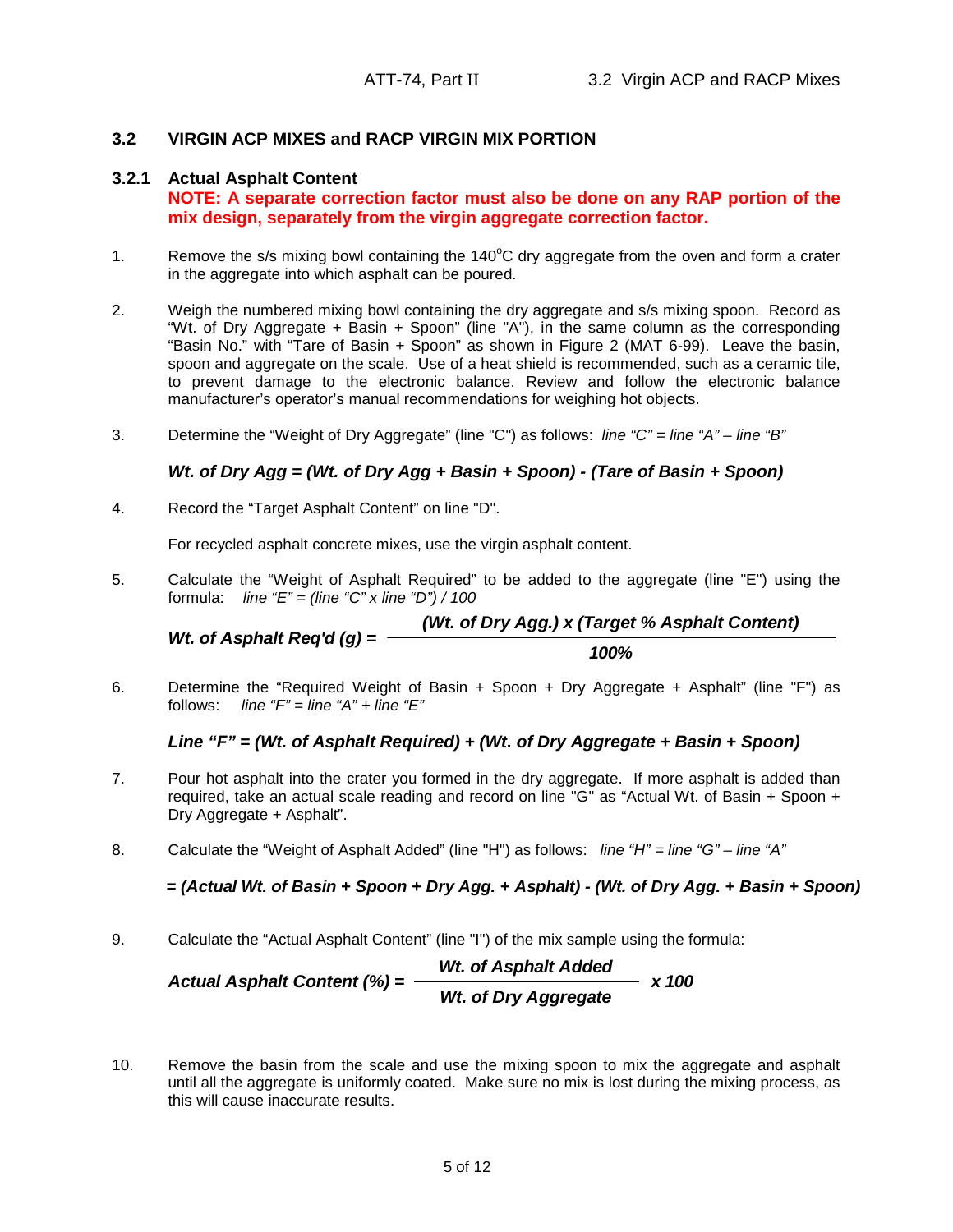# **ASPHALT CONTENT CORRECTION FACTOR IGNITION METHOD**

|            |          | MAT 6-99/13                    | ATT-74, Part II, Ignition Correction Factor |       |                            |
|------------|----------|--------------------------------|---------------------------------------------|-------|----------------------------|
| PROJECT:   | Hwy 1:99 | ASPHALT TYPE & GRADE:          | Husky 150-200A                              | DATE: | 1-Jan-2012<br>(dd-mm-yyyy) |
| CONTRACT#: | 12345    | ASPHALT SPECIFIC GRAVITY: I    | 1.0302                                      | TECH: | Larry Dombrosky, C.E.T.    |
| MIX TYPE:  |          | MIXING TEMPERATURE:            | $146^{\circ}$ C                             |       |                            |
|            |          | <b>COMPACTION TEMPERATURE:</b> | $134^{\circ}$ C                             |       |                            |

#### **ACTUAL ASPHALT CONTENT AND SAMPLE PREPARATION**

|    | SAM PLE NUMBER                                  |            |        | 2          | 3          |       |
|----|-------------------------------------------------|------------|--------|------------|------------|-------|
|    | A WT. OF DRY AGGREGATE + BASIN + SPOON @ 130°C  |            | 2321.8 | 2346.3     | 2374.1     |       |
| в. | TARE OF BASIN + SPOON @ 130°C                   | Basin No.  | 322.8  | 2<br>347.3 | 3<br>374.5 | 70 %  |
|    | C WT. OF DRY AGGREGATE                          | $A - B$    | 1999.0 | 1999.0     | 1999.6     | 15 %  |
| D. | TARGET ASPHALT CONTENT                          |            | 6.20   | 6.20       | 6.20       | 15 %  |
| Е. | WT. OF A SPHALT REQUIRED                        | $C^*D/100$ | 123.9  | 123.9      | 124.0      |       |
| F. | REQ'D WT. OF BASIN +SPOON +DRY AGG. +ASP.       | $A + E$    | 2445.7 | 2470.2     | 2498.1     |       |
|    | G ACTUAL WT. OF BASIN + SPOON + DRY AGG. + ASP. |            | 2445.7 | 2470.6     | 2499.7     |       |
|    | H WT. OF A SPHALT ADDED                         | $G-A$      | 123.9  | 124.3      | 125.6      |       |
|    | ACTUAL ASPHALT CONTENT                          | 100*H/C    | 6.20   | 6.22       | 6.28       | WEIGI |

**AA** IGNITION BASKET NO. A A B A

**FF** IGNITION BASKET TEMP. CORRECTION FACTOR (for 538°C)  $\begin{bmatrix} 5.5 \\ 5.5 \end{bmatrix}$  4.5  $\begin{bmatrix} 5.5 \\ 4.5 \end{bmatrix}$  5.5

**K** WT. OF DRY MIX **EARLY C-B C-B 2122.9** 2123.3 2125.2

**M** WT. OF DRY AGG. FROM IGNITION L-J 1991.1 1990.2 1991.3 **N** WT. OF ASPHALT **K-M** 131.8 133.1 133.9 **O** IGNITION ASPHALT CONTENT 100\*N/M 6.62 6.69 6.72

**P** DIFFERENCE OF ASPHALT CONTENTS **1-0.42** -0.47 -0.44

| <b>AGGREGATE BLEND</b> |                                                               |  |  |  |  |  |  |
|------------------------|---------------------------------------------------------------|--|--|--|--|--|--|
| 70 %<br>15%<br>15%     | 12.5mm Aggregate<br><b>Natural Fines</b><br><b>Blend Sand</b> |  |  |  |  |  |  |

#### **IGNITION BASKET WEIGHT CORRECTION FACTOR FOR TEMPERATURE**

|                  |        |        |        |  |     |                           | <b>BASKET WT.</b> |                                 |  |  |
|------------------|--------|--------|--------|--|-----|---------------------------|-------------------|---------------------------------|--|--|
|                  | A      | B      | A      |  | (g) |                           |                   | <b>TEMPERATURE</b><br>(Celsius) |  |  |
|                  | 2557.2 | 2483.3 | 2557.2 |  |     | Α                         | B                 |                                 |  |  |
| CTOR (for 538°C) | 5.5    | 4.5    | 5.5    |  | СC  | 2557.2                    | 2483.3            | @ 20° C                         |  |  |
| C<br>BB-FF       | 2551.7 | 2478.8 | 2551.7 |  | DD  | 2555.1                    | 2481.1            | @ 130° C                        |  |  |
| $G-B$            | 2122.9 | 2123.3 | 2125.2 |  | EE. | 2551.7                    | 2478.8            | @ 538°C                         |  |  |
| C<br>(see Note 1 | 4542.8 | 4469.0 | 4543.0 |  |     | <b>Correction Factors</b> |                   | 1-Jan-2012                      |  |  |
| L-J              | 1991.1 | 1990.2 | 1991.3 |  | FF. | 5.5                       | 4.5               |                                 |  |  |

| <b>REMARKS</b>               |
|------------------------------|
|                              |
|                              |
| enter data into shaded areas |

#### **GRADATION (% PASSING)**

**IGNITION ASPHALT CONTENT**

**BB** WT. OF IGNITION BASKET @ 20 °C

**J** WT. OF IGNITION BASKET @ 538 °C

L WT. OF DRY AGGREGATE + BASKET @ 538 °C

**Note 1 : Includes ash brushed off pan and spoon**

**IGNITION ASPHALT CONTENT CORRECTION FACTOR**

**Q** AVERAGE CORRECTION FACTOR (P1+P2+P3) / 3

| SIEVE SIZE<br>(um)       | 25 000 | 20 000 | 16 000 | 12 500 | 10 000 | 5 0 0 0 | 250 | 630     | 315 | 160  | 80  |
|--------------------------|--------|--------|--------|--------|--------|---------|-----|---------|-----|------|-----|
| <b>FABRICATED SANPLE</b> | 100    | 100    | 100    | 98     | 87     | 60      | 36  | 31<br>ັ | 21  | 11.3 | 6.6 |
| <b>DESIGN OR TARGET</b>  | 100    | 100    | 100    | 98     | 88     | 60      | 38  | 33      | 23  | 12.3 | 7.1 |

**-0.44**

FIGURE 2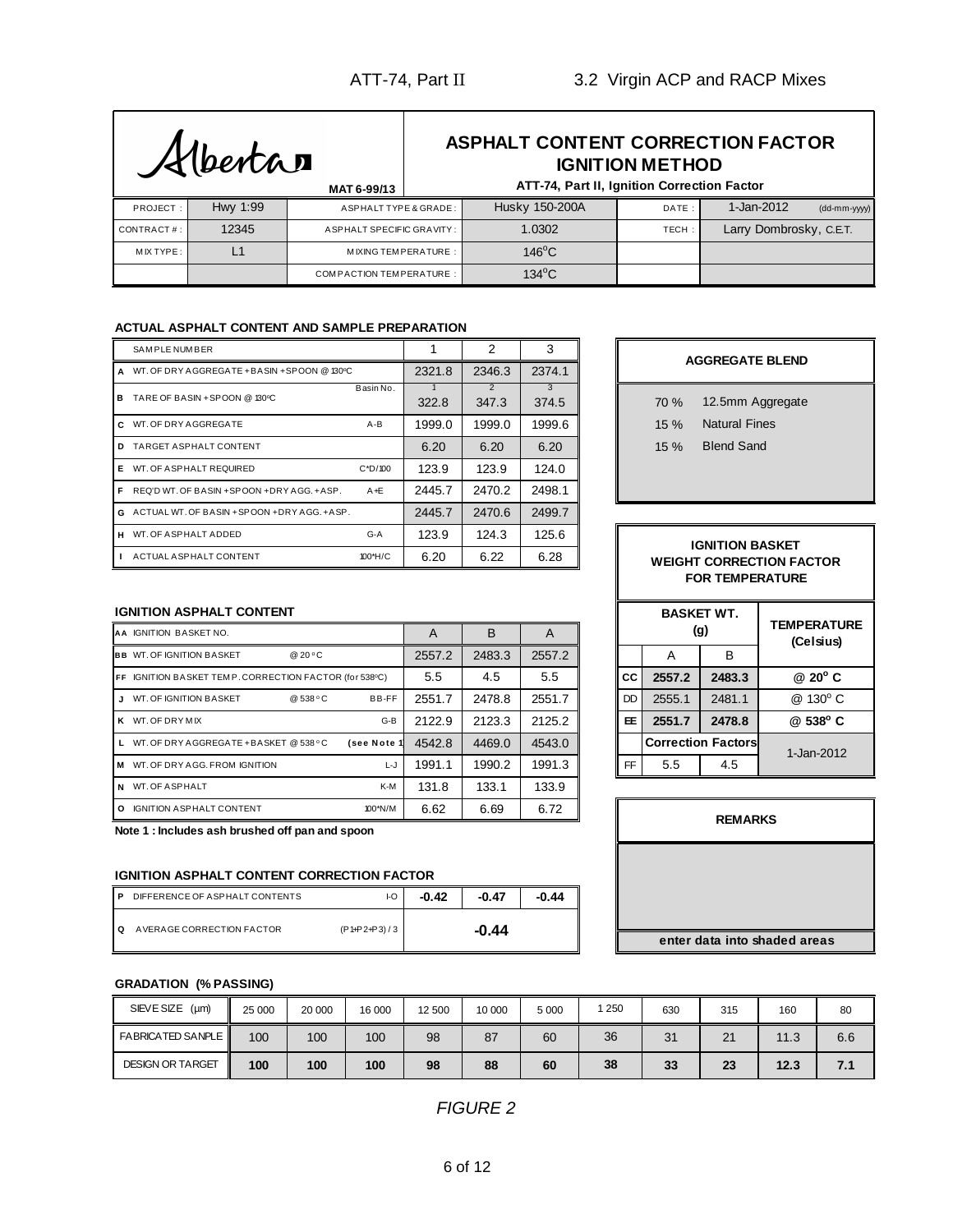# **3.3 RAP MIX PORTION FOR RACP MIXES**

## **3.3.1 RAP Actual Asphalt Content**

## **A separate correction factor must also be done on the virgin portion of the mix, separately from the RAP aggregate correction factor.**

- 1. Perform an extraction test on 3 representative RAP samples using ATT-12, Part II Filterless Extraction and Centrifuge Method. The dry mix weight for each of the RAP samples should be about 2150 grams. This will produce an extracted dry aggregate weight of approximately 2000 grams which will be used for the ignition oven burn samples for the RAP mix.
- 2. Weigh a numbered s/s basin and spoon, and record as "Tare of Basin  $+$  Spoon at 130 $^{\circ}$ C" (line "B") on form MAT 6-99 in the "**Actual Asphalt Content and Sample Preparation" Section**. Leave the basin and spoon on the scale. Remove the heated dry aggregate (130 $^{\circ}$ C) from the RAP extraction from the oven (this includes the minus  $80\mu$ m material scraped from the centrifuge beakers) and pour this material into the tared s/s basin on the scale and record this weight in line "A", "Wt. of Dry Aggregate + Basin + Spoon" as shown in Figure 2. Leave the basin, spoon and aggregate on the scale. Form a crater in the centre of the aggregate, into which the asphalt can be poured. Use of a heat shield is recommended, such as a ceramic tile, to prevent damage to the electronic balance. Review and follow the balance operator's manual recommendations for weighing hot objects.
- 3. Determine the "Weight of Dry Aggregate" (line "C") as follows: Line "C" = Line "A" Line "B"

# **Wt. of Dry Agg. = (Wt. of Dry Aggregate + Basin + Spoon) - (Tare of Basin + Spoon)**

4. Record the "Target Asphalt Content" onto line "D".

Use the average asphalt content of the 3 RAP extractions for the Target Asphalt Content.

5. Calculate the required weight of asphalt to be added to the aggregate (line "E") using the formula: Line " $E$ " = Line " $C$ " x Line " $D$ " / 100

*Wt.* of Asphalt 
$$
Req'd(g) = \frac{(Wt. of Dry Agg.) \times (Target % Asphalt Content)}{100\%}
$$

6. Determine the "Required Weight of Basin + Spoon + Dry Aggregate + Asphalt" (line "F") as follows: Line " $F$ " = Line " $A$ " + Line " $E$ "

## **Line "F" = (Wt. of Dry Aggregate + Basin + Spoon) + (Wt. of Asphalt Required)**

- 7. Pour the required wt. of hot asphalt cement into the crater formed in the dry aggregate. If more asphalt is added than required, take an actual scale reading and record on line "G" as "Actual Wt. of Basin + Spoon + Dry Aggregate + Asphalt".
- 8. Calculate the **"Weight of Asphalt Added"** (line "H") as follows: Line "H" = Line "G" Line "A"

## **= (Actual Wt. of Basin + Spoon + Dry Agg. + Asphalt) - (Wt. of Dry Agg. + Basin + Spoon)**

9. Calculate the Actual Asphalt Content (line "I") of the mix sample using the formula:

**Wt. of Asphalt Added Wt. of Dry Aggregate**  $Actual Asphalt Content (%) =$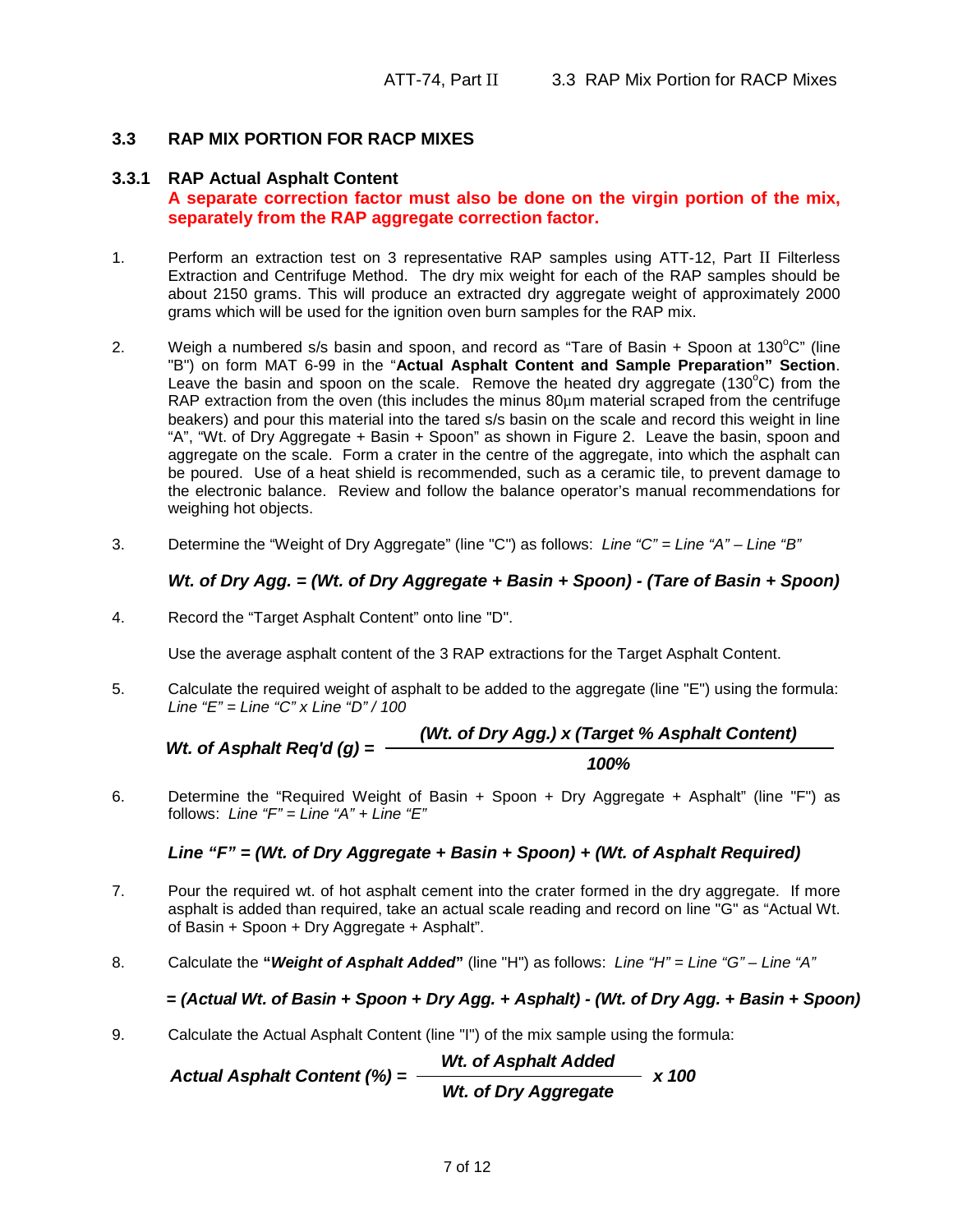# **3.4 IGNITION BASKET WEIGHT CORRECTION FACTOR FOR TEMPERATURE**

Since we will be weighing the hot basket with the aggregate right out of the ignition oven, we need to know what the weight of the basket would be at  $538^{\circ}$ C, so the basket weight can be subtracted from the total weight to calculate the weight of dry aggregate from ignition.

The ignition sample basket weight is different at temperatures of  $20^{\circ}$ C, 130 $^{\circ}$ C and 538 $^{\circ}$ C. These weight differences occur because a hot object will create convection currents around the balance pan. This fluctuating force reduces the air pressure on the balance pan and can make it difficult to obtain a stable reading.

For convenience and time savings, an ignition basket weight correction factor for temperature should be established. However, the basket weight can always be obtained at  $538^{\circ}$ C prior to each test, to ensure accuracy, but this will increase the total testing time per test.

The following ignition basket weight correction factor for temperature procedure allows the weighing of a basket at  $20^{\circ}$ C (room temp) and calculating the weight at  $538^{\circ}$ C using the established basket weight correction factor for temperature for subsequent testing. The weight correction factor for temperature procedure should be checked periodically throughout the project and whenever the weight correction factor is in doubt.

- 1. Thoroughly clean and dry each ignition basket assembly prior to starting the correction factor. Label each sample basket assembly and record the number in the appropriate area of the data sheet, as shown in Figure 2.
- 2. Place the clean basket assembly in the ignition oven set at  $538^{\circ}$ C, as directed in ATT-74, Part I.
- 3. After 30 minutes, remove the basket from the ignition oven, using the basket carrier to move the hot sample basket.
- 4. Weigh the basket immediately and record the weight of the basket at 538<sup>o</sup>C in line "EE" on form MAT 6-99.
- 5. Allow the basket to cool to room temperature  $(20^{\circ}C)$ . Weigh the basket and record the weight of the basket at  $20^{\circ}$ C in line "CC".
- 6. Place the basket into the laboratory oven at  $130^{\circ}$ C for 30 minutes, remove and record the weight on line "DD".
- 7. Subtract line "EE" from line "CC" and record as the Ignition Basket Weight Correction Factor in line "FF" for the temperature weight difference at  $20^{\circ}$ C and 538 $^{\circ}$ C.
- 8. Repeat for each basket.

Weights of the baskets at  $20^{\circ}$ C on subsequent testing should remain fairly constant; however incomplete brushing of the aggregate from the basket may change the weight slightly from test to test. Since this aggregate will not burn off in the ignition oven during the ignition test, the weight correction factor will remain relative. Be careful not to initially weigh and record subsequent basket weights with combustible material stuck to the basket, such as asphalt residue from gloves etc., which will burn off in the ignition oven, causing an incorrect calculated basket weight at  $538^{\circ}$ C.

| <b>WEIGHT CORRECTION FACTOR</b><br><b>FOR TEMPERATURE</b> |                   |                           |                                 |  |  |  |  |
|-----------------------------------------------------------|-------------------|---------------------------|---------------------------------|--|--|--|--|
|                                                           | <b>BASKET WT.</b> | (g)                       | <b>TEMPERATURE</b><br>(Celsius) |  |  |  |  |
|                                                           | A                 | в                         |                                 |  |  |  |  |
| cc                                                        | 2557.2            | 2483.3                    | @ 20° C                         |  |  |  |  |
| DD                                                        | 2555.1            | 2481.1                    | @ 130° C                        |  |  |  |  |
| Œ                                                         | 2551.7            | 2478.8                    | @ 538° C                        |  |  |  |  |
|                                                           |                   | <b>Correction Factors</b> | 1-Jan-2012                      |  |  |  |  |
| FF                                                        | 5.5               | 4.5                       |                                 |  |  |  |  |

**IGNITION BASKET**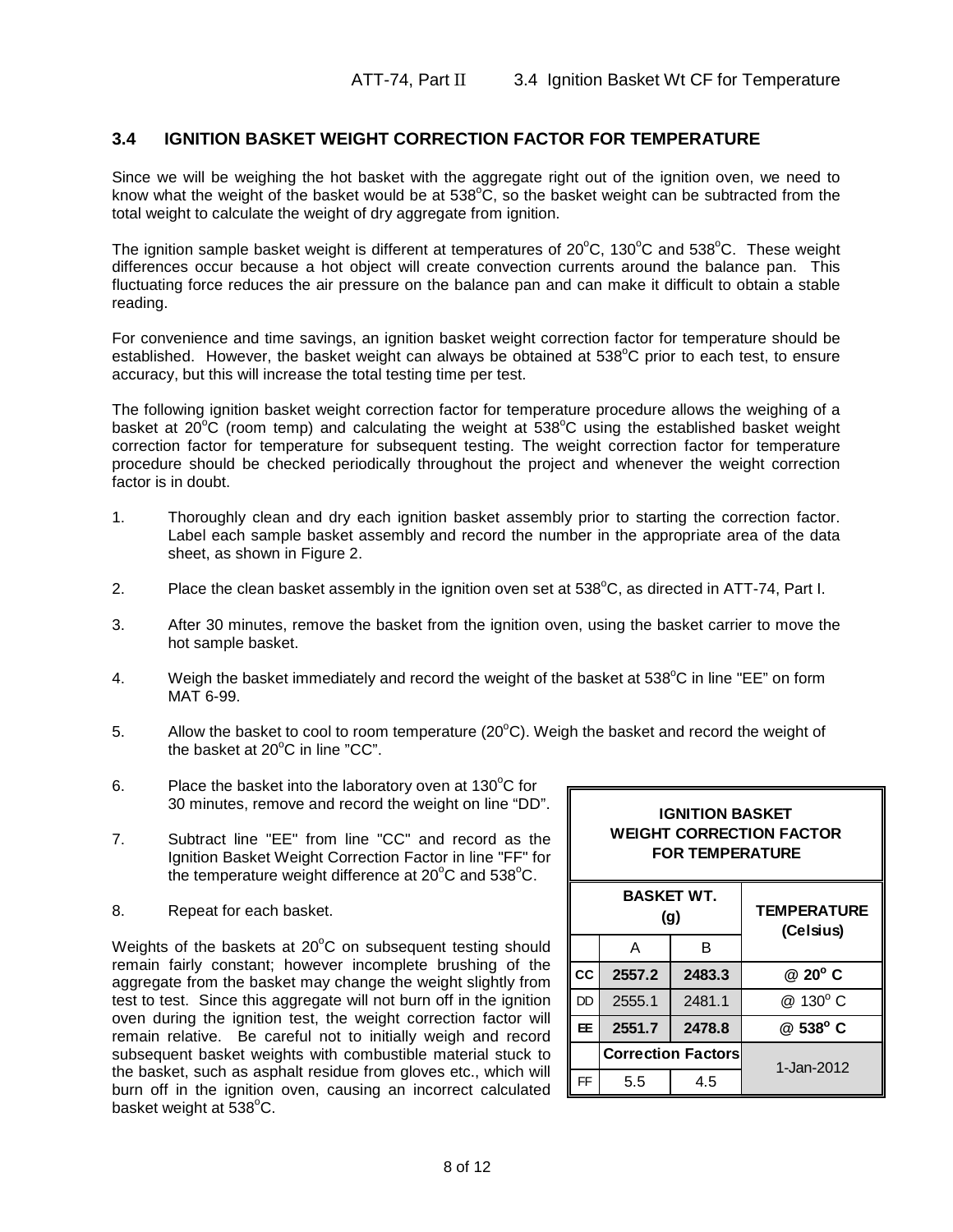# **3.5 IGNITION TEST**

Most ignition ovens offer two burn modes: Program Time and Auto-Control. To access these options, review the Operators Manual for the ignition oven that you are working with. Refer to ATT-74, Part I, Ignition Asphalt Content, Section 3.5.2, Burn Parameters.

# **3.5.1 Method "A" (Burn Mode : Auto-Control)**

This test method is intended for ignition ovens with an internal, automated weighing system. In Auto-Control mode, the oven automatically completes a burn cycle when the incremental mass decrease of the sample falls below a cut-off limit specified by the operator.

- 1. Record the "Ignition Basket Number" on Line "AA on form MAT 6-99.
- 2. Weigh and record the empty sample basket weight at room temperature  $(20^{\circ}C)$  on Line "BB".
- 3. Enter the "Ignition Basket Temperature Correction Factor" calculated in Section 3.4 into Line "FF". Calculate the "Weight of Ignition Basket @538°C", Line  $J =$  Line BB - Line FF, using the formula:

# **Wt. of Ignition Basket @ 538<sup>o</sup>C = Wt. of Ignition Basket @ 20<sup>o</sup>C - Ignition Basket Correction Factor**

4. Calculate the "Wt. of Dry Mix" on Line "K", Line K = Line G – Line B, using the formula:

# **= (Actual Wt. of Basin + Spoon + Dry Agg. + Asphalt) + (Tare of Basin + Spoon @ 130<sup>o</sup>C)**

- 5. Load the correction factor sample mix into the ignition sample basket and thoroughly scrape out as much of the mix clinging to the basin with the mixing spoon into the sample basket as outlined in ATT-74, Part I. Place the ignition basket containing the mix into the lab oven at  $130^{\circ}$ C to keep it warm, to reduce heat loss from putting a cool sample into the ignition oven, till the ash from the mixing bowl can be brushed back into the corresponding ignition basket, and it is time to place the ignition basket into the ignition oven for the burn cycle.
- 6. Place the basin and spoon into the ignition oven to ash the residual mix on the basin and spoon, as directed in ATT-74, Part I, Section 3.4, Fines Correction. Remove the basin and spoon from the ignition oven after about 6 minutes, allow the basin and spoon to cool, and then brush the ash into the ignition basket containing the corresponding freshly mixed correction factor sample.
- 7. Perform an ignition test on the correction factor mix and ash sample in the sample basket using the ignition asphalt content method ATT-74, Part I, Section 3.5.3, Method A (Auto-Control Burn Mode).
- 8. After the ignition test is complete, remove the hot sample basket from the ignition oven using the sample basket carrier, and immediately place the hot sample basket and dry aggregate on an electronic balance which has a heat shield on it, and record the weight on Line "L", "**Wt. of Dry Aggregate + Basket @ 538<sup>o</sup>C**".
- 9. Calculate the "Wt. of Dry Agg. from Ignition", Line " $M'' =$  Line "L" Line "J", **Wt. of Dry Agg. from Ignition = (Wt. of Dry Agg. + Basket @ 538<sup>o</sup>C) - (Wt. of Ignition Basket @ 538<sup>o</sup>C)**
- 10. Determine the "Weight of Asphalt", Line "N" = Line "K" Line "M".

# **Wt. of Asphalt (g) = Wt. of Dry Mix - Wt. of Dry Aggregate from Ignition**

11. Determine the Ignition Asphalt Content (Line "O") for each of the three ignition tests to the nearest 0.01%. Discard the ignition aggregate after checking the ignition asphalt content number.

# **Ignition Asphalt Content (%) = 100 x (Wt. of Asphalt / Wt. of Dry Aggregate from Ignition)**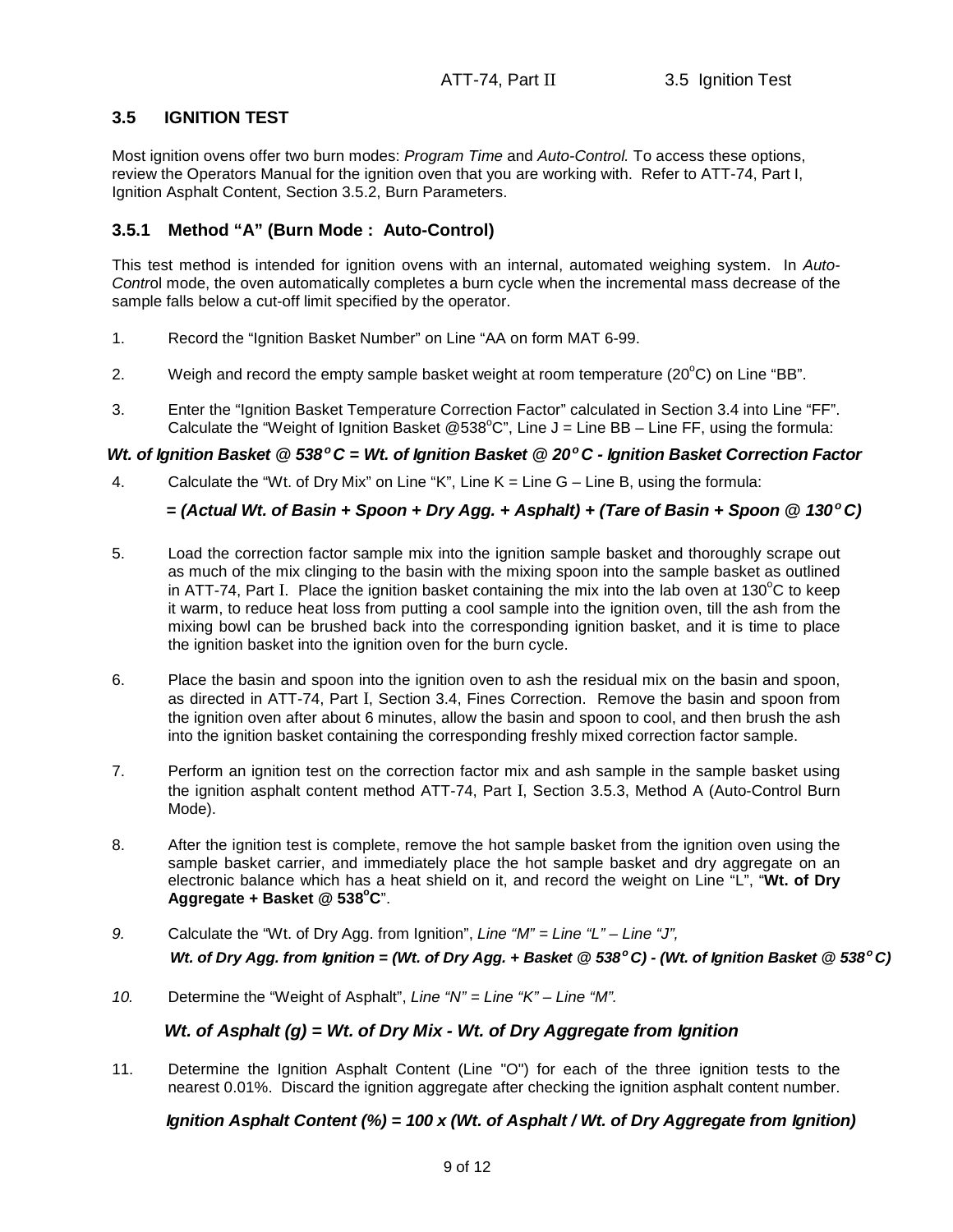# **3.5.2 Method "B" (Burn Mode : Program Time)**

In Program Time mode, the burn time is set manually by the operator. This test method is intended for furnaces **without** an operating internal, automated weighing system.

To optimize testing accuracy, a calibration time factor shall be established by testing three calibration samples for each mix type.

The following describes the process to calculate the time required to obtain a clean burn.

- 1. Repeat step 1 through step 6 from Section 3.5.1 above.
- 2. Place the loaded sample basket containing the correction factor sample into the pre-heated ignition oven. Wearing appropriate safety apparel, use the sample basket carrier to gently place the basket assembly containing the sample mix on the hearth plate in the centre of the pre heated oven.
- 3. After the sample has been in the ignition oven for 40 minutes:
	- (a) Take the sample out of the ignition oven and immediately weigh the hot ignition basket and record the weight and time in the remarks area of the data sheet.

Use of a heat shield, such as a ceramic tile, is recommended to prevent damage to the electronic balance.

- (b) Place the basket back in the ignition oven for another 10 minutes.
- (c) Repeat steps (a) and (b) above, until a constant weight is established. Enter this weight on Line "L", "Wt. of Dry Aggregate + Basket  $@$  538 $^{\circ}$ C".
- 4. The time required to establish this constant weight, less 5 minutes, will be the **Calibration Time** of this first correction factor sample.
- 5. Repeat steps 1-4 with the other two prepared correction factor samples. The average of these 3 tests will be the **Calibration Time** to be used as the ignition oven time for a complete burn on subsequent field test samples.
- 6. Calculate the "Wt. of Dry Agg. from Ignition", Line "M" = Line "L" Line "J", for each sample.

**Wt. of Dry Agg. from Ignition = (Wt. of Dry Agg. + Basket @ 538<sup>o</sup>C) - (Wt. of Ignition Basket @ 538<sup>o</sup>C)**

7. Determine the "Weight of Asphalt", Line "N" = Line "K" – Line "M", for each sample.

## **Wt. of Asphalt (g) = Wt. of Dry Mix - Wt. of Dry Aggregate from Ignition**

8. Determine the Ignition Asphalt Content (Line "O") for each of the three ignition tests to the nearest 0.01%. Discard the ignition aggregate after checking the ignition asphalt content number.

## **Ignition Asphalt Content (%) = 100 x (Wt. of Asphalt / Wt. of Dry Aggregate from Ignition)**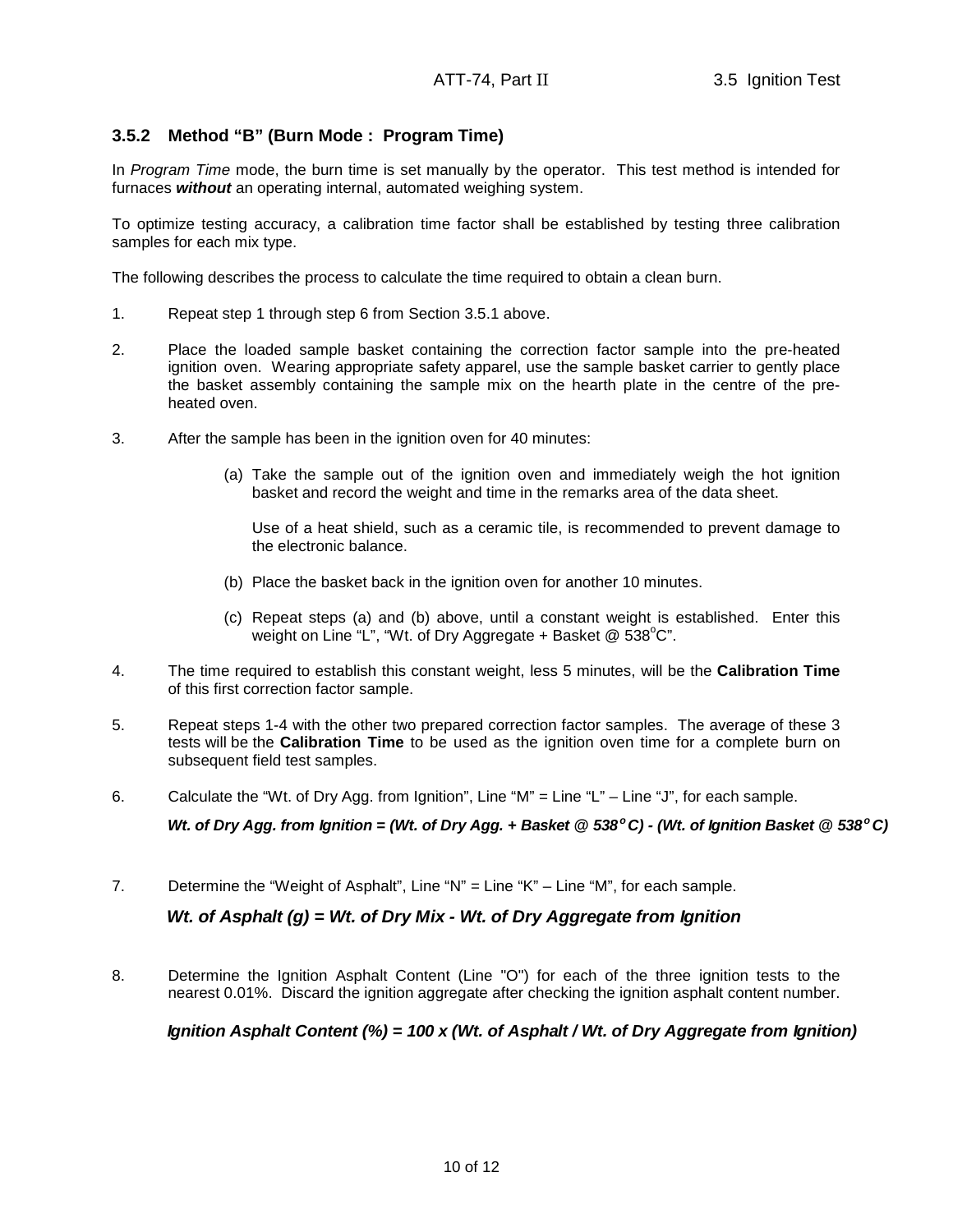# **3.6 IGNITION ASPHALT CONTENT CORRECTION FACTOR**

1. For each correction factor sample, calculate the difference between the "Actual Asphalt Content" and the "Ignition Asphalt Content" and record it as "Difference of Asphalt Contents". Line "I" =  $\text{Line}}$  "O"  $\text{-}$  Line "P"

#### **Difference of Asphalt Contents = Actual Asphalt Content - Ignition Asphalt Content**

2. For Virgin mixes, determine the Average Asphalt Content Correction Factor of the three test samples to the nearest 0.01% and record this value on line "Q".

This correction factor value is the "mass loss" and will be subtracted from subsequent QA & QC uncorrected ignition asphalt contents to yield the actual Corrected Ignition Asphalt content of the asphalt concrete mix.

3. For Recycled Asphalt Pavement (RAP) mixes, you will have to do 2 separate correction factors, one on the virgin aggregate and one on the extracted aggregate. The total correction factor is a percentage of the virgin aggregate correction factor added to the percentage of the RAP correction factor, and is calculated using the formula:

## **RAP Correction Factor =**

| (Avg. Virgin Correction Factor x % Virgin Aggregate) | (Avg. RAP Correction Factor x %RAP) |
|------------------------------------------------------|-------------------------------------|
| 100%                                                 | 100%                                |

This correction factor will be subtracted from subsequent QA & QC uncorrected ignition oven asphalt contents to yield the Total Actual "Corrected Ignition Asphalt Content" of the RAP mix.